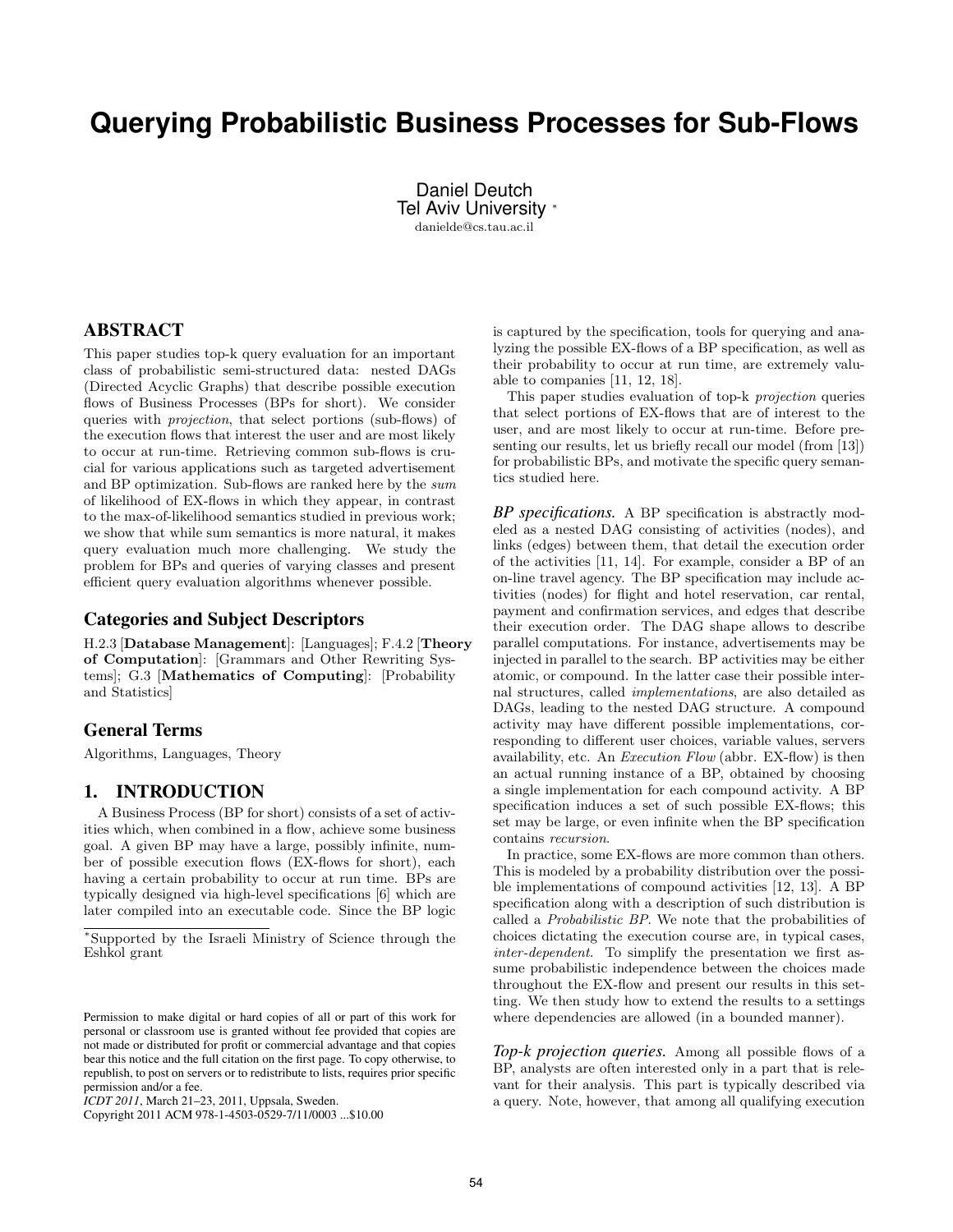(sub-) flows, some are often more "interesting" than others.

In particular, given a BP specification, identifying the topk execution (sub-) flows that are most likely to occur in practice, out of those satisfying the query criteria, is crucial for various applications. It can be used, for instance, to adjust the BP web-site design to the needs of certain user groups, or to personalize on-line advertisements. The importance of top-k query evaluation is enhanced by the fact that the number of answers (qualifying sub-flows) to a simple query may be extensively large, or even infinite when the BP contains recursion [2].

Re-consider our example BP of an on-line, Web-based travel agency. An analyst of this BP may wish to find out *how is one likely to book a travel package containing a flight reservation?*, or *how is this likely to be done for travelers of a particular airline company, say British Airways?*. There may be many different ways for users to book such travel packages. But assume, for instance, that we obtain that a likely scenario for British Airways reservations is one where users first search for a package containing both flights and hotels, but eventually do not reserve an hotel. Such a result may imply that the combined deals suggested for British Airways fliers are unappealing, (as users are specifically interested in such deals, but refuse those presented to them), and can be used to improve the Web site.

We note that the score assigned to each sub-flow (query result) is defined here as the *sum* of probabilities of full EXflows in which it appears. This coincides with the intuitive definition of likelihood of a sub-flow; but we also discuss other possible scoring functions below.

*Our results.* The present paper is the first to provide topk query evaluation algorithms, for projection queries over probabilistic BPs, with the sum-of-likelihoods semantics. Our analysis offers a nearly complete picture of which combinations of BP and query features lead to PTIME algorithms and which to NP-hard or infeasible problems. We next describe the main results; in the following we refer to data complexity, i.e. complexity with respect to the size of the BP specification. This is because our query evaluation algorithms all incur time that is exponential in the query size (when considering a fixed-size BP specification).

To simplify the presentation we first assume probabilistic independence between the choices made throughout the execution flow and present our algorithms and complexity results in this setting.

First, observe that the number of possible execution flows of a given BP may be not only large but infinite, if the BP contains recursion. Hence enumerating them all, to sum up the likelihoods of relevant flows, is clearly not an option. We nevertheless show that even when the BP contains recursion, it is possible under plausible assumptions to identify the topk query answers (sub-flows) that are most likely to occur at run-time. We present an EXPTIME algorithm for finding the top-k query answers and show that, unless P=NP, a PTIME algorithm does not exist.

Without recursion, the number of possible flows is finite and exact likelihoods can be computed. However, we show that query evaluation may still, in general, be impossible to perform in PTIME (unless P=NP). The exact complexity depends on the query characteristics. The query language that we consider selects execution (sub) flows of interest, using execution patterns. Execution patterns are an adaptation of the tree-patterns offered by existing query languages for XML, to BP nested DAGs. In particular, execution patterns may include regular/transitive edges, that are matched to simple edges/paths of the execution flow. We show that when the projection is not over transitive edges, query evaluation can be performed in PTIME under unit-cost RAM model with exact rational arithmetic (i.e., algebraic operations on rational numbers can be done in unit time) [5]. This computational model is used here for the same reasons it was used in [15]: to avoid worrying about representation of query result probabilities, since in general these probabilities may be exponentially small with respect to the input BP size.

Our results described so far referred to the case where all probabilistic choices are independent. Then, we also consider dependencies: we show that query evaluation is still possible, in the practical case where only a bounded level of dependency is allowed (to be formally defined below). In this case, an overhead which is (double-)exponential in the above bound is added to the complexity of query evaluation in the cases where query evaluation was PTIME (EXPTIME).

While our work is motivated by a particular application domain, our evaluation algorithms for projection queries are notably applicable to other important settings where the analysis of potentially infinite sets of graphs, generated probabilistically, is needed. This includes XML schemas with probabilities for generating synthetic test documents [8], Active XML [1] where embedded calls to Web services may have some probabilities for the possible returned answers, and other graph-based models for probabilistic processes, discussed below.

*Difficulties and Novelty.* We conclude the Introduction by contrasting our work with related work.

*Recursive Markov Chains and Probabilistic XML.* Recursive Markov Chains (RMCs) [15] are extensions of Markov Chains (MCs) [21], that allow for recursion. An RMC consists of a collection of Markov chains which can call each other in a possibly recursive manner. RMCs may also be thought of as an adaptation of Recursive State Machines [3] to a probabilistic settings. In a recent work [4], the authors show that RMCs can be used as a representation system for probabilistic XML, that subsumes most of the previous models for Probabilistic XML (e.g. [19, 9, 24]).

The analysis of RMCs was first studied in [15], in the context of reachability and termination; the authors showed that in the general case these problems are intractable (even approximation is at least as difficult as SQRT-SUM [17], which is conjectured not to have a PTIME solution). But they provide PTIME algorithms for a large class of restricted case (including the case of 1-exit RMC [15]). The work of [4] then studies algorithms for a very powerful query language, namely Monadic Second Order (MSO) Logic (again, considering various restricted cases of RMCs). They provide algorithms for MSO query evaluation that, while tractable w.r.t. data complexity (the RMC size), have non-elementary complexity in the query size and are thus impractical (but this is the best that can be done for MSO [10]). [4] further considers more restricted query languages such as tree patterns and XPath, and shows that they incur lower combined complexity.

When no dependencies between probabilistic choices made during execution of the process are allowed, our model for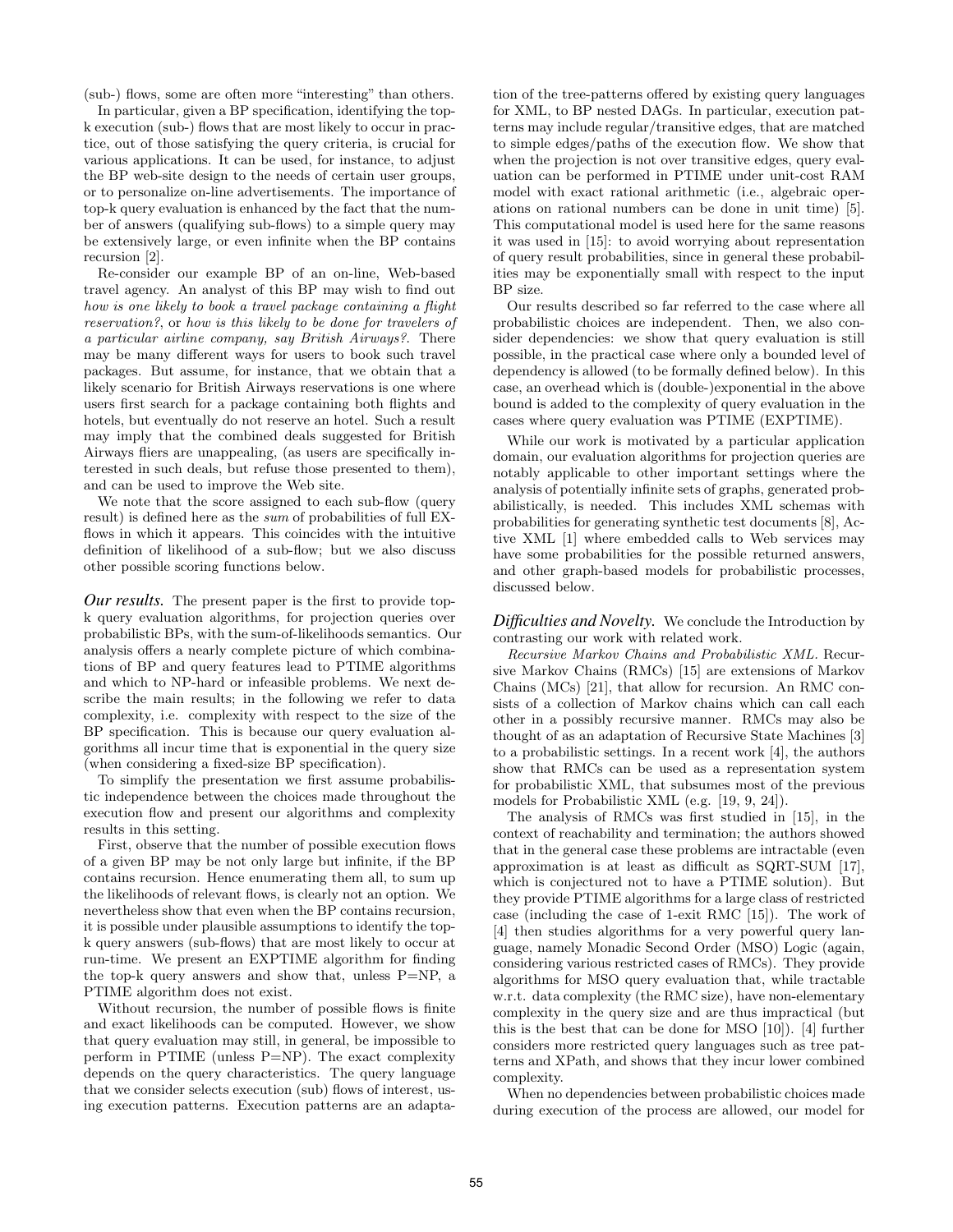probabilistic BPs can be syntactically translated to 1-exit RMCs (and vice versa). However, there are three important distinctions between the current work and the works described above. A first distinction is the query language used for analysis. The above works study only *boolean queries*, whose output is a single probability value. In contrast, our work studies *top-k projection queries*, where the output consists of a set of best ranked answers. We study evaluation of boolean queries as a tool, and show that the transition from boolean to projection queries in this context requires non-trivial development, reflected by inherently higher complexity of query evaluation. Second, evaluation of boolean queries in our context also requires additional development: the work of [19] cannot be used here as it does not allow for recursion, the work of [4] for MSO queries requires much higher (non-elementary vs. the EXPTIME in our work) combined complexity, and the weaker query languages (tree patterns and XPath) studied in [4] cannot capture the DAGshaped patterns expressible in our query language. Third, previous work in this context assumes *independence* between probabilistic choices, while our model and query evaluation algorithms account for dependencies, which occur very regularly in the context of Business Processes.

*Business Processes.* Probabilistic BPs were introduced in [12, 13]. Query evaluation there was based on a particular *max* semantics: [12] suggested an algorithm for identifying *full flows* with maximal probability. In [13] we extended the algorithm of [12] to rank sub-flows based on the *maximal* probability of full flows where they appear. This choice of ranking was motivated in [13] by a specific application concerning the recovery of missing information. Recall that the current work ranks sub-flows based upon the *sum* of probabilities of flows in which they appear. To illustrate the difference between *max* and *sum* semantics, consider a case where a particular deal consisting of a flight and a car rental, is very popular, but where packages consisting of flight and hotel reservations are *overall* more common (even though each such offer is individually less popular than the specific flight+car deal). Now, consider the query above that wishes to identify how a package that includes a flight reservation is typically booked. With *sum* semantics, the flight+hotel option is ranked highest, as it appears in most EX-flows. But with *max* semantics, flight+car would be ranked highest, as there exists one very popular EX-flow where it appears.

The *sum* semantics is a common semantics for projection queries, employed also for probabilistic XML and probabilistic relational DB (e.g. [23, 16]). Yet, we show below that in the BP context it makes query evaluation *computationally much harder*, compared to *max* semantics (NP-hard and EXPTIME vs. the PTIME of [12, 13]). Intuitively, this is because the computation now has to implicitly compute sum-of-probabilities over all relevant flows (and there may be infinitely many).

*Other Probabilistic Process Models.* There are many works on analysis of various other models for probabilistic process specifications (e.g. Probabilistic Pushdown Automata [20] and Stochastic Context Free (Graph) Grammars [10]). The discussion above for works on RMCs holds also for the analysis work on (restricted versions of) these models: to our knowledge, these works consider only boolean queries; furthermore, they either study evaluation of MSO queries (as in e.g. [10]) and then suffer from non-elementary combined

complexity, or consider very restricted kinds of analysis. In contrast, our query language suggests a reasonable tradeoff between expressibility and feasibility.

*Paper Organization.* In Section 2 we recall the model of probabilistic BPs and queries over such BPs; in Section 3 we study the complexity of query evaluation, providing lower and upper bounds. In Section 4 we extend our results to account for dependencies. We conclude in Section 5.

### 2. PRELIMINARIES

We start by recalling the basic model of [11] for probabilistic BPs, EX-flows and queries.

*BP specification.* At a high-level, a BP specification encodes a set of activities and the order in which they may occur. A BP specification is modeled as a set of node-labeled DAGs. Each DAG has a unique start node with no incoming edges and a unique end node with no outgoing edges. Nodes are labeled by activity names and directed edges impose ordering constraints on the activities. Activities that are not linked via a directed path are assumed to occur in parallel. The DAGs are linked through implementation relationships; the idea is that an activity *a* in one DAG is realized via the activities in another DAG. We call such an activity *compound* to differentiate it from *atomic* activities which have no implementations. Compound activities may have multiple possible implementations, and the choice of implementation is controlled by a a condition referred to as a *guarding formula*.

We assume the existence of two domains:  $A = A_{atomic} \cup$  $\mathcal{A}_{compound}$  of activity names and  $\mathcal F$  of formulas in predicate calculus.

DEFINITION 2.1. *A* BP specification *is a triple*  $(S, s_0, \tau)$ *, where S is a finite set of node-labeled DAGs,*  $s_0 \in S$  *is a distinguished DAG consisting of a single activity, called the* root,  $\tau : \mathcal{A}_{compound} \rightarrow 2^{S \times \mathcal{F}}$  *is the implementation function, mapping each compound activity name in S to a* set *of pairs, each consisting of an implementation (a DAG in S) and a guarding formula in F.*

*Each DAG d in S has a unique start (end) node with no ingoing (outgoing) edges, denoted start*(*d*) *(end*(*d*)*).*

Example 2.2. *Fig. 1 depicts a partial BP specification. Its root DAG consists of a single activity* chooseTravel*.* chooseTravel *is a compound activity having 3 possible implementations F*2*, F*3*, F*4*. These correspond to different choices of travel search (flights only, flights + hotels, or flights + hotels + cars) and are guarded by corresponding formulas. The idea is that exactly one formula is satisfied at run-time (the user chooses one of the three search types) and thus* choose-Travel *is implemented either by F*2*, F*<sup>3</sup> *or F*4*. Consider for example F*1*; it describes a group of activities comprising user login, the injection of an advertisement, the* Flights *activity, and the* Confirm *activity. Directed edges specify the order of activities occurrence, e.g. users must login before choosing a flight. Some of the activities (e.g.* Advertise *and* Flights*) are not in a particular order, and thus may occur* in parallel*.* Login *and* Advertise *are atomic whereas* Flights *and* Confirm *are compound. Note that the specification is recursive as e.g.*  $F_2$  *may call*  $F_1$ *.*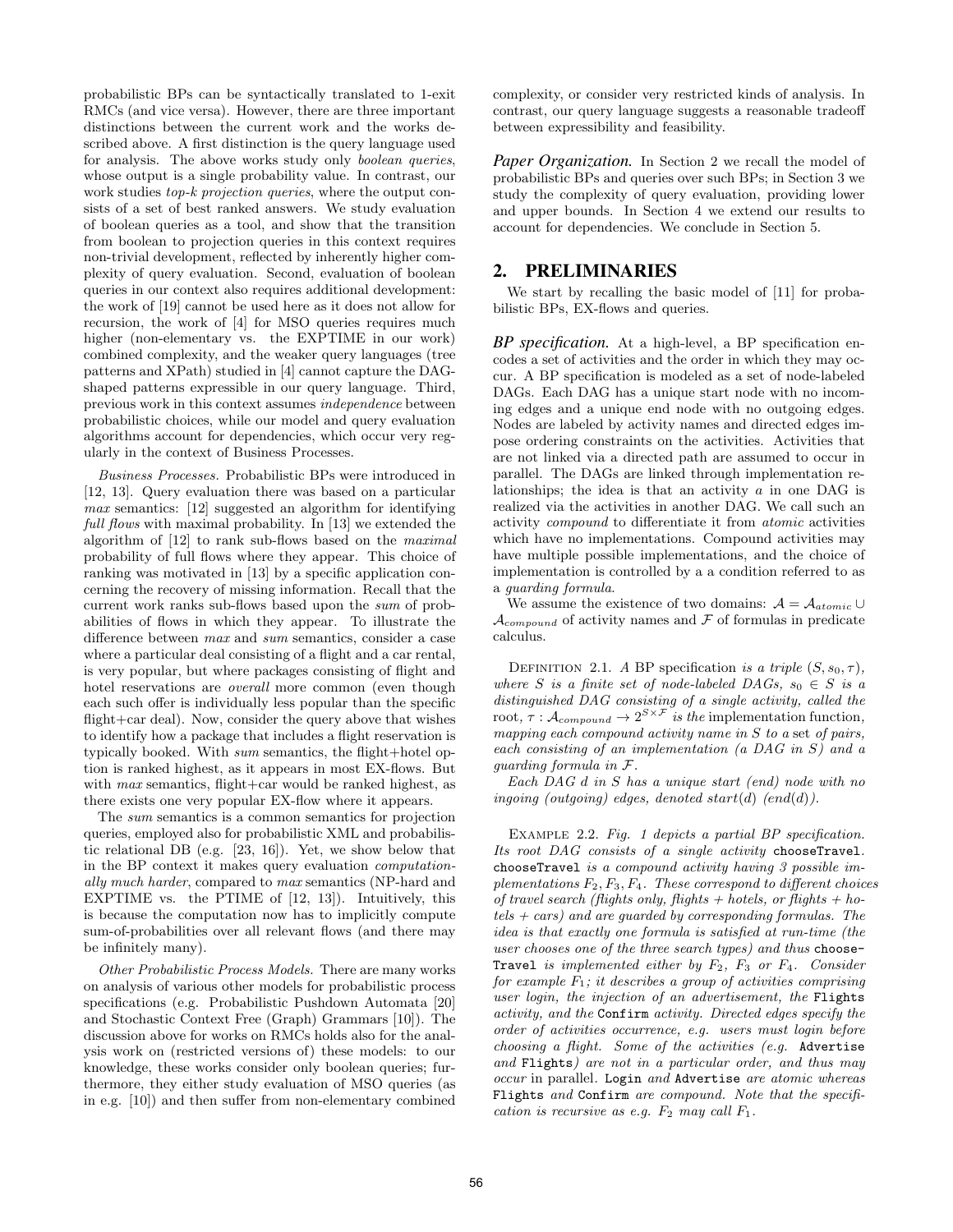

**Figure 1: Business Process Specification**

We note that satisfaction of guarding formulas is determined by external factors, such as user choices. We assume that exactly one guarding formula can be satisfied when determining the implementation of a given compound activity occurrence, but satisfaction of guarding formulas can change if activities occur several times. For instance, a user may choose to search for flights and hotels the first time she goes through  $F_1$  and for flights only the second time.

*Execution Flows.* An EX-flow is modeled as a nested DAG that represents the execution of activities from a BP. Since, in real-life, activities are not instantaneous, we model each occurrence of an activity *a* by two *a*-labeled nodes, the first standing for the activity *activation* and the second for its *completion* point. These two nodes are connected by an edge. The edges in the DAG represent the ordering among activities activation/completion and the implementation relationships. To emphasize the nested nature of executions, the implementation of each compound activity appears inbetween its activation and completion nodes. An EX-flow structure must adhere to the structure of the BP specification, i.e., activities must occur in the same order and implementation relationships must conform to *τ* .

DEFINITION 2.3. *Given a BP specification*  $s = (S, s_0, \tau)$ *, e is an execution flow (EX-flow) of s if:*

- *•* **Base EX-Flow:** *e consists only of the activation and completion nodes of the root activity*  $s_0$  *of s, connected by a single edge, or,*
- *•* **Expansion Step:** *e ′ is an EX-flow of s, and e is obtained from e ′ by choosing some activation-completion pair* (*n*1*, n*2) *of an activity a in e ′ , choosing a pair of implementation and guard*  $(e_a, f_a) \in \tau(a)$ *, adding to e ′ the nodes and edges of e<sup>a</sup> as well as two new edges, called* implementation edges*,*

 $(n_1, start(e_a))$  and  $(end(e_a), n_2)$ *, and finally annotating the pair*  $(n_1, n_2)$  *with the formula*  $f_a$ *.* 

*We require that* (*n*1*, n*2) *do not have any implementation edges already connected to them in e ′ , whereas all its ancestor compound activities in e ′ do have such implementation edges.*

*In the attached implementation ea, each node is replaced by a corresponding pair of activation and completion nodes, connected by an edge.*

*We call*  $e_a$  *a* direct implementation *of*  $(n_1, n_2)$  *and call e an* expansion *of e*<sup>'</sup>, *denoted*  $e' \rightarrow e$ *.* 

We use  $e' \rightarrow^* e$  to denote that *e* was obtained from  $e'$  by a sequence of expansions. An activity pair in *e* is *unexpanded* if it is not the source of an implementation edge. We say that an EX-flow is *partial* if it has unexpanded activities, and *full* otherwise, and denote the set of all full flows of a BP specification *s* by *f lows*(*s*).

For a graph *e*, *e* is an EX-flow if it is a (partial or full) flow of some BP specification *s*. Last, an *abstract* EX-flow *e ′* is obtained from an EX-flow *e* by deleting some occurrences of guarding formulas from *e*.

Example 2.4. *Two EX-flows of the travel agency BP are given in Fig. 2. Ordering edges (implementation edges) are drawn by regular (resp. dashed) arrows. Each EX-flow describes a sequence of activities that occurred during the BP execution. In Fig. 2(a) the user chooses a "flights+hotels" search, reserving a "British Airways" flight and a "Marriott" hotel, then confirms. Fig. 2 (b) depicts another possible EX-flow, where the user chooses a "flights only" search, followed by a choice of British Airways flight, but then resets and makes other choices (omitted from the figure).*

**Likelihood***.* Some user choices / variable values are more common than others, and thus EX-flows vary in their likelihood of occurring in practice. To model this we use two likelihood functions. The first, named c*−*likelihood (choice likelihood), associates a value with each guarding formula (implementation choice), describing the probability that the formula holds. The second, named f*−*likelihood (flow likelihood) reflects the joint likelihood of satisfaction of guarding formulas occurring along the flow. Formally,

Definition 2.5. *Given a BP s with root s*<sup>0</sup> *and a c−likelihood function*  $\delta$ *, the* f−likelihood  $\Delta$  *of an EX-flowe of s (w.r.t. δ) is defined as follows:*

- *1. If e consists only of the activation and completion nodes of the root activity*  $s_0$ ,  $\Delta(e) = 1$ .
- 2. Else, if  $e' \rightarrow e$  for some EX-flow  $e'$  of  $s$ , then  $\Delta(e) =$  $\Delta(e') \times \delta(f)$ , where f guards the implementation that *is added to e ′ to form e.*

Note that the likelihood functions considered here assume *independence* between choices; that is, the likelihood of every formula to hold is constant, regardless of truth values of other formulas / implementation choices taken. In practice, choices may be dependent: for instance, the choice of hotel may depend on the choice of airline that preceded it. In Section 5 we explain how our results extend to the general context where choices may be dependent.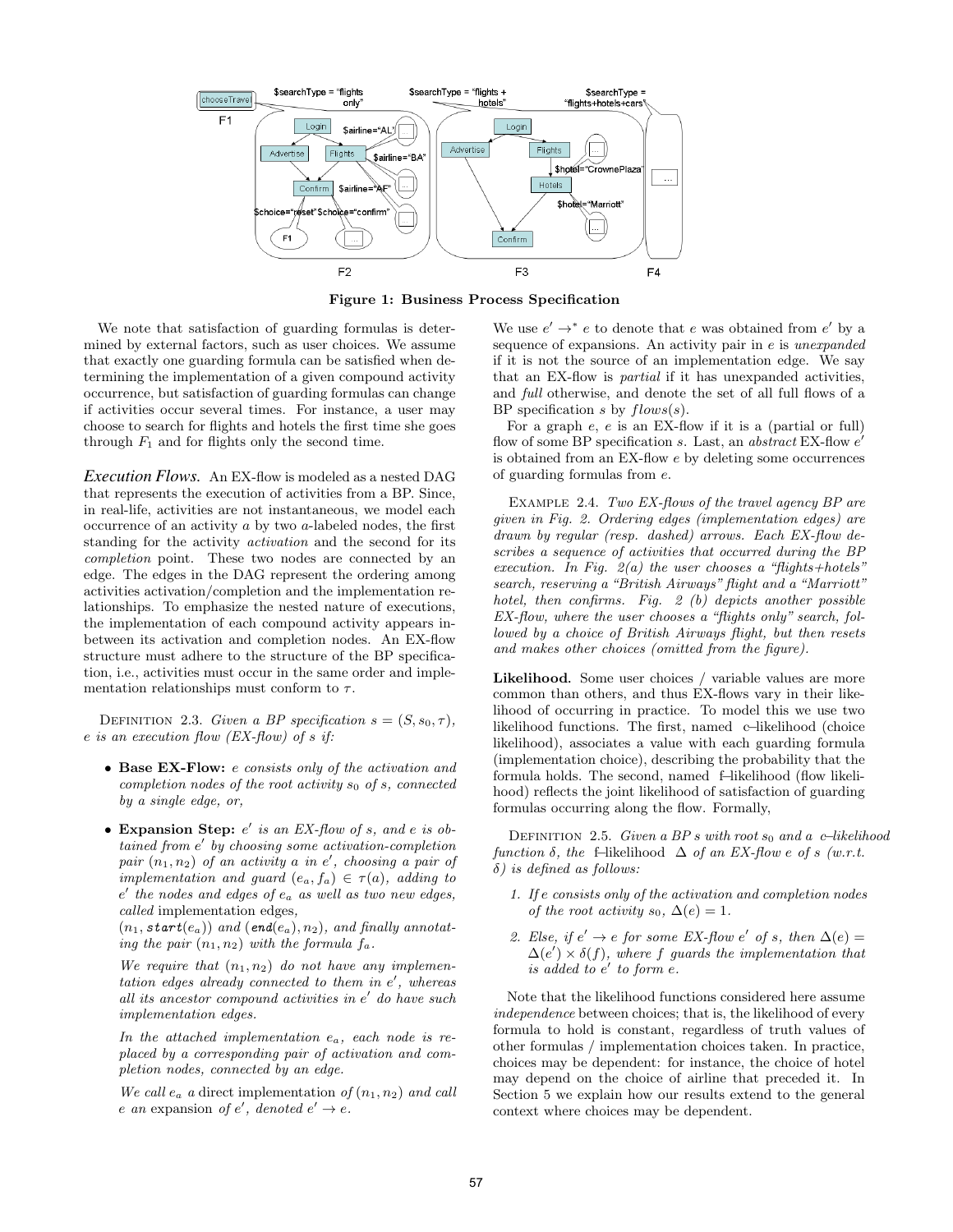

**Figure 2: Execution Flows**

Example 2.6. *Consider Table 1 that depicts the likelihoods of value assignments for the different variables of the travel agency BP, and consequently the c−likelihood function for the corresponding guarding formulas. The f−likelihood of each EX-flow may be computed according to this c−likelihood function, For instance, the f−likelihood of the EX-flow in Fig.2(a) is computed as the multiplication of the c−likelihood values of*  $$searchType = "flights + hotels",$   $$airline =$ "*BritishAirways*"*,* \$*hotel* = "*Marriott*"*, and* \$*choice* = " $\text{con} \text{firm}$ ", that is  $0.25 * 0.7 * 0.6 * 0.2 = 0.021$ .

*Queries.* Queries are defined using *execution patterns*, an adaptation of the tree-patterns of existing XML query languages, to nested EX-flow DAGs. Such patterns are similar in structure to EX-flows, but contain *transitive edges* that match any EX-flow *path*, and *transitive activity nodes*, for searching deep within the implementation subgraph, of the corresponding compound activities, at any level of nesting. Nodes/ formulas in the pattern may be labeled by the wildcard ANY and then may match any EX-flow node/formula.

Definition 2.7. *An* execution pattern*, (abbr. EX-pattern), is a pair*  $p = (\hat{e}, T)$  *where*  $\hat{e}$  *is an abstract EX-flow with node labels in A∪ {*any*} and T is a set of activity pairs and edges in e*ˆ*, called* transitive *activities and edges, resp.*

Example 2.8. *An example EX-pattern is given in Figure 3(a) (ignore for now the rectangle surrounding a sub-graph of the pattern). It describes EX-flows that contain some "British Airways" (abbr. "BA") flight search that resulted in a confirmation. The dashed edges are* transitive edges*. The doubly bounded chooseT ravel nodes are* transitive nodes*. Intuitively, the transitive edge connected to chooseT ravel may match any sequence of searches and resets, and the transitive edge connecting the Flights and Confirm activities may match any sequence of search activities (for hotels and/or cars). The transitivity of the chooseT ravel node allows this matching to include indirect implementation of the corresponding composite node, at any nesting level.*

The matching of an EX-pattern to an EX-flow is called an *embedding*.

| \$searchType              | $P$ (\$searchType)       |           | $\text{Sairline } P(\text{Sairline})$ |
|---------------------------|--------------------------|-----------|---------------------------------------|
| flights only              | 0.5                      | <b>BA</b> | 0.7                                   |
| $flights + hotes$         | 0.25                     | AF        | 0.2                                   |
| $flights + hotels + cars$ | 0.25                     | AL.       | 0.1                                   |
| <i><b>Shotel</b></i>      | $\overline{P(\$ hotel)}$ |           | $\text{\$choice }\,P(\$choice)$       |
| Marriott                  | 0.6                      | reset     | 0.6                                   |
| HolidayInn                | 0.3                      | confirm   | 0.2                                   |
| CrownePlaza               | O 1                      | cancel    | 0.2                                   |

**Table 1: c***−***likelihood function**



#### **Figure 3: Query**

Definition 2.9. *Let p be an EX-pattern and let e be an EX-flow.* An embedding *of*  $p$  *into*  $e$  *is a homomorphism*  $\psi$ *from nodes and edges in p to nodes, edges and paths in e s.t.*

- *1.* **[root]** *the root of p is mapped to the root of e.*
- *2.* **[nodes]** *activity pairs in p are mapped to activity pairs in e, preserving node labels and formulas; a node labeled by* any *may be mapped to nodes with any activity name. For non-transitive compound activity pairs in p, nodes in their direct implementation are mapped to nodes in the direct implementation of the corresponding activity pair in e.*
- *3.* **[edges]** *each (transitive) edge from node m to n in p is mapped to an edge (path) from*  $\psi(m)$  *to*  $\psi(n)$  *in e.*

We are now ready to define projection queries and their results.

DEFINITION 2.10. *A projection query*  $q = (p, P)$  *consists of an execution pattern p accompanied by a sub-graph P of*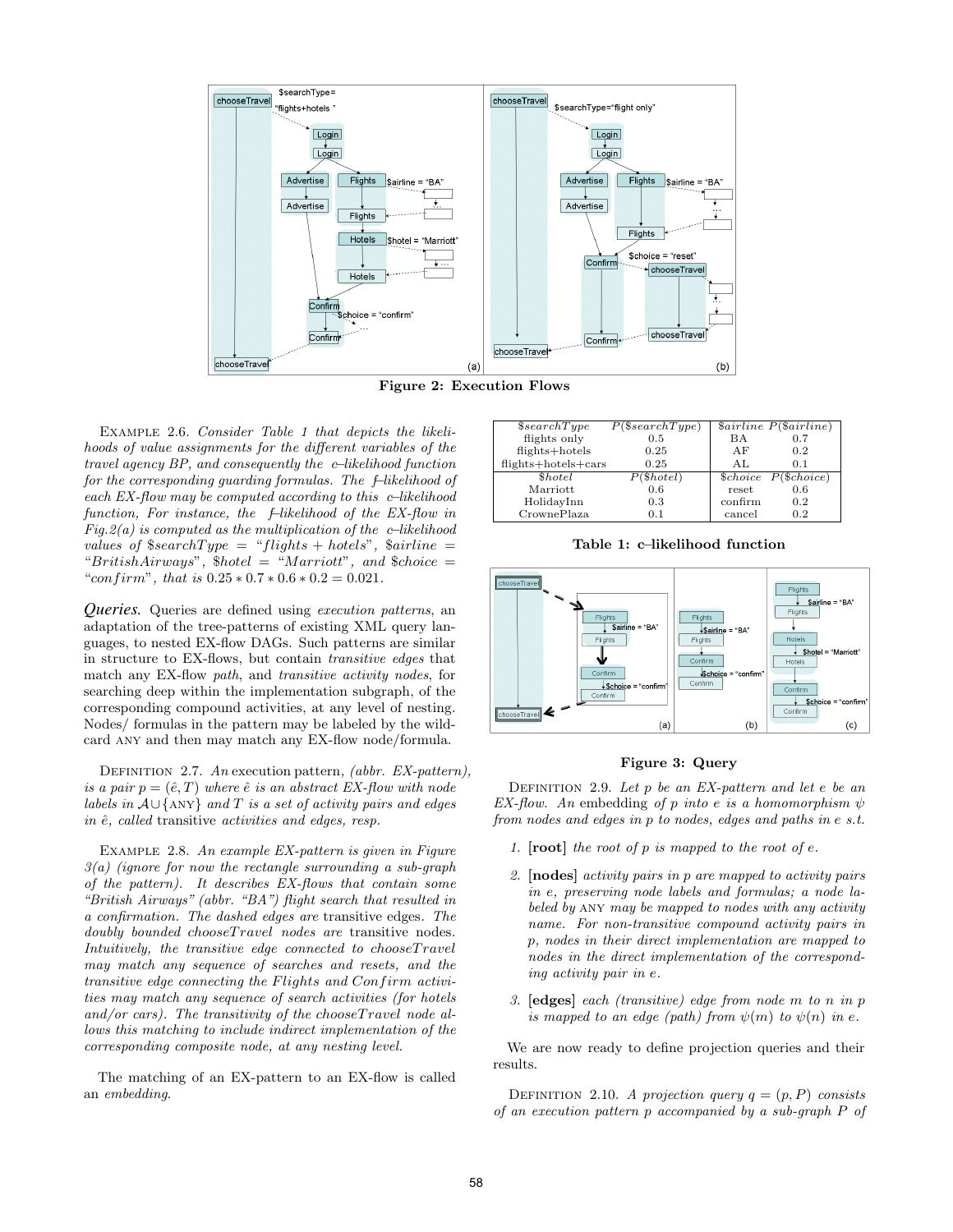*the pattern, itself forming an execution pattern, called the* projected *part of the pattern.*

Given a BP specification *s* and a projection query  $q =$  $(p, P)$ , let  $\Psi$  be the set of all possible embeddings  $\psi$  of the pattern *p* to EX-flows in  $flows(s)$ , and let  $\Psi_{\downarrow}$  be the set obtained from  $\Psi$  by restricting each embedding to the nodes and edges of *P*. Two (restricted) embeddings in  $\Psi_{\downarrow P}$  are considered *equivalent* if for every node/edge  $x$  in  $P$ ,  $\psi(x)$  and  $\psi'(x)$  are isomorphic up to node identifiers. The result of *q* on  $s$ , denoted  $q(s)$ , is a set consisting of one representative for each such equivalence class. (The result is unique up to the equivalence relation defined above).

We note that  $q(s)$  can be infinite. Also, each answer  $\alpha \in$ *q*(*s*) may have infinitely many *origins*, namely, there may be an infinite number of EX-flows  $e \in flows(s)$  with an embedding  $\psi$  (of  $p$  to  $e$ ) whose restriction to the output node and edges is equivalent to  $\alpha$ .

The *likelihood* of an answer  $\alpha \in q(s)$  is the sum of likelihood of its origins, namely

 $likelihood(\alpha, q, s) = \sum \{ \Delta(e) \mid e \in flows(s) \land e \text{ is an origin of } \alpha \},$ where ∆ is the f*−*likelihood function for *s*. When *s* is clear from the context we will omit it and simply use  $likelihood(\alpha, q)$ . If  $\alpha$  is not in the set  $q(s)$  we say that *likelihood* $(\alpha, q) = 0$ .

Example 2.11. *Let us consider again the EX-pattern in Figure 3(a), this time as a query, with the rectangle denoting its projected part. Note that the projection focuses on the execution sub-flows that may occur between the point where a user chooses a "BritishAirways" flight and the final confirmation of her reservation. Note that, due to recursive nature of the BP, there are in general an infinite number of such possible sub-flows (query answers) - a user may reset and restart the search an unbounded number of times. Two possible answers to the query appear in Fig. 3 (b) and (c). The first answer corresponds to users that choose at some point a "flightsOnly" search, pick a "BA" flight and then immediately confirm. The second answer corresponds to users that choose at some point a "flights+hotels" search, pick "BA" as airline and Marriott as hotel, and confirm.*

*Observe that each of these answers may have infinitely many origin EX-flows. The likelihood of each answer is the sum of likelihoods of all these origins. Let us compute for instance the likelihood of answer (b). To compute the likelihood here, we define a variable x*ans *that reflects the likelihood of a match for the answer. Intuitively, x*ans *is the chance that* ans *can be matched already in the first reservation choice of the user, or alternatively that the user cancels and then a match is obtained in the following reservation choices. Thus*

$$
x_{\text{ans}} = c-likelihood \text{($searchType = "flightsOnly")}
$$
\n
$$
* c-likelihood \text{($sairline = "BA"$)}
$$
\n
$$
* c-likelihood \text{($schoice = "confirm"$)}
$$
\n
$$
+ c-likelihood \text{``reset"$}) * x_{\text{ans}}.
$$

 $Namely, x_{\text{ans}} = 0.5 * 0.7 * 0.2 + 0.6 * x_{\text{ans}} = 0.07 + 0.6 * x_{\text{ans}}.$  $Thus x_{\text{ans}} = 0.07/0.4 = 0.175.$ 

Given a BP specification *s*, a projection query *q* and a number  $k$ , we use  $top - k(q, s)$  to denote the set of  $k$  answers in  $q(s)$  having highest likelihood values.<sup>1</sup> TOP-K-ANSWERS is then the problem of identifying, given *q*,*s* and *k*, the set *top−k*(*q, s*).

# 3. QUERY EVALUATION

We study in this section the complexity of evaluating projection queries.

We start by presenting *lower bounds*: first, we show that top-k query evaluation is *♯P*-hard even for non-recursive BPs. Then, since our techniques will be based on computing (or approximating) the score of individual answers and then identifying the top-k out of them, we consider lower bounds specific to the first part. We show that for general recursive specification, computing the exact scores of individual answers may be impossible (since these scores may be irrational), and even their approximation is hard in general.

Then we consider query evaluation algorithms, and show that an EXPTIME query evaluation algorithm is possible, in restricted cases when computing the exact scores of individual answers is possible, or when they can be approximated and the different answer scores are different by at least some fixed  $\epsilon$ . Under additional constraints we then show a PTIME query evaluation algorithm.

## 3.1 Lower Bounds

Unfortunately, we can show that the problem is hard, even for the restricted case where the Business Process is nonrecursive. This stems from the unique nested DAG structure of BP specifications.

The following theorem holds:

Theorem 3.1. TOP-K-ANSWERS *is ♯P-hard (under Turing computation model) in the BP size,* even for non-recursive specifications and for queries with no transitive nodes*.*

PROOF. The proof works by reduction from 3-SAT. Given a 3NF formula with *C* clauses and *n* variables,  $x_1, \ldots, x_n$ , we generate a BP specification *s* and a query *q* as follows: the BP root activity *r* has *C* implementations, each with c*−*likelihood of 1*/C*. Each implementation represents a clause, and has a start-node labeled by an activity *S*, an end-node labeled by an activity *E*, and three sub-graphs connecting these two nodes, each corresponding to one literal of the clauses. The first activity in each such subgraph is labeled *X*1. If *x*<sup>1</sup> appears in the corresponding literal positively (negatively), the node labeled  $X_1$  has one outgoing edge, whose target is labeled *T* (*F*). Otherwise, the node labeled *X*<sup>1</sup> has two outgoing edges, to nodes labeled *T* and *F*. Each of these nodes has a single outgoing edge to a node labeled by an activity  $X_2$ , and this node again has one or two outgoing edges, depending if the variable *x*<sup>2</sup> appears in the given literal or not, and so on. (Thus all other  $X_i$ 's in the subgraph have two children). The last  $T/F$ -labeled activities are the sources of edges whose targets are the end-node labeled by *E*. The EX-pattern of the query *q* consists of a root activity labeled *r* with implementation containing two activities, *S* and *E*, connected by a transitive edge. The projected part of *q* consists of all nodes and edges of the EX-pattern.

Note that an answer of *q* with respect to *s* is a path, and this path uniquely defines a truth assignment *A* for the variables  $x_1, ..., x_n$ :  $A(x_i) = true$  (= *false*) if the  $X_i$ -labeled node is followed in the query answer by a node labeled by *T* (*F*). We claim that for any value of *k*, there exist at least k satisfying assignments to the formula if and only if there are at least *k* answers to *q* all having probability 1 (i.e. the top-k answers of *q* all have a probability of 1). To observe that this hold, note that every path that describes a satisfying assignment appears in all implementations of the

<sup>1</sup>Observe that since distinct EX-flows may have the same likelihood value, this set may not be unique, in which case we pick one such set arbitrarily.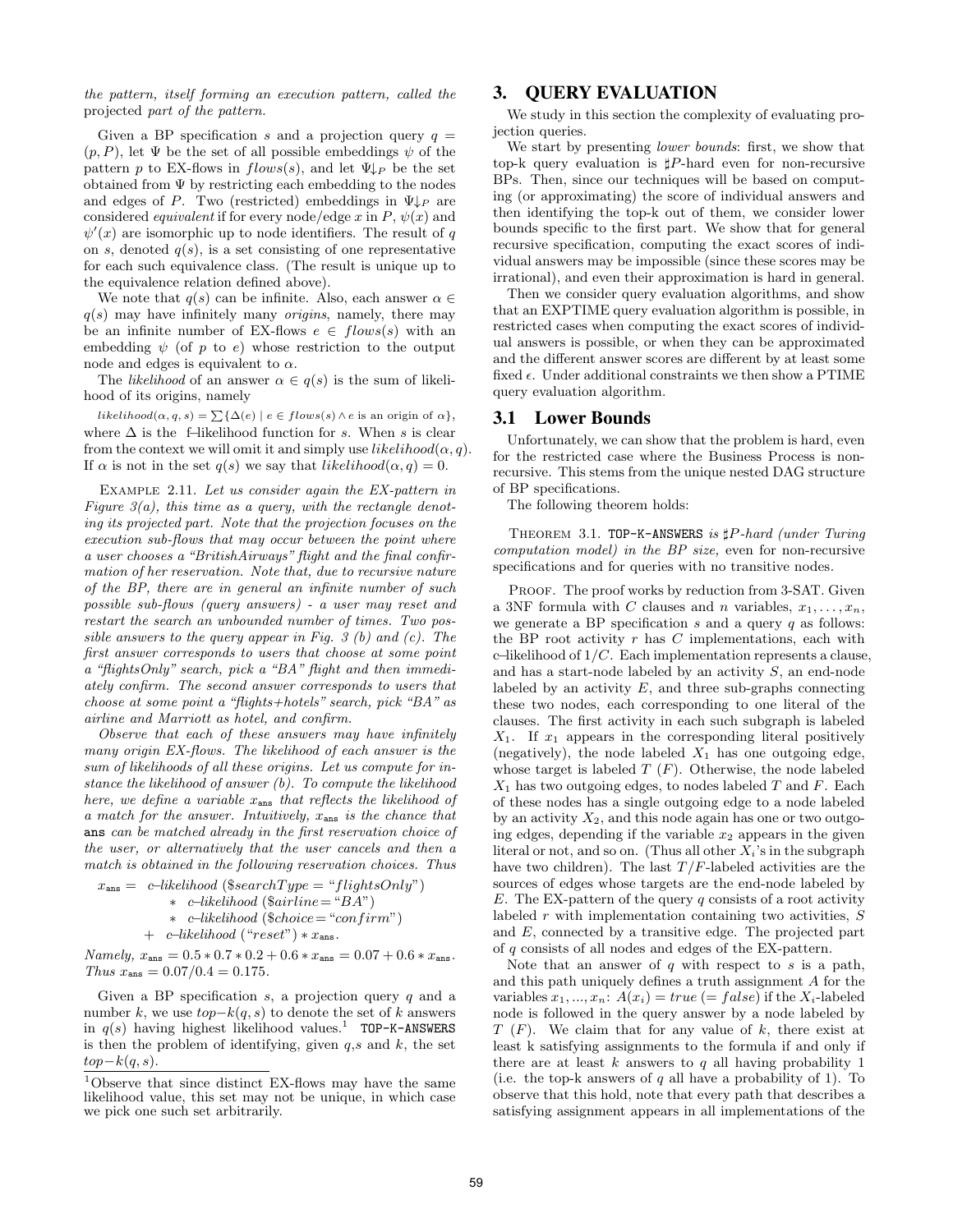root (since each implementation includes all paths that are consistent with the corresponding claus), hence its likelihood is 1. On the other hand, for every path that describes a nonsatisfying assignment, there is at least one implementation that does not contain it (corresponding to a non-satisfied clause), thus the likelihood value of such a path is less than  $1. \square$ 

We will show in the sequel restricted cases that allows for a PTIME (data complexity) algorithm for TOP-K-ANSWERS in the unit-cost rational arithmetic model [5]. However, the above theorem indicates that the existence of a *general* PTIME solution in the unit-cost model is questionable, as 3-SAT (used in the above reduction) is a problem not known to be solvable in PTIME under the unit-cost rational arithmetic model.

The design of top-k algorithm requires a method for comparing the score of two possible answers. In principle, one possible such method may be based upon explicit computation of these scores, which in our case corresponds to computing the likelihood of a given answer (sub-flow) to appear in a random EX-flow. However, exact computation of the score turns out to be impossible here, as the following proposition holds:

Proposition 3.2. *Given a BP specification s and an EXflow ans, likelihood*(*ans, s*) *may be irrational, even if all likelihoods in s are rational.*

The proof follows directly from results in [15], and is omitted for lack of space.

Interestingly, we will show below that (under plausible assumptions on the input), exact identification of top-k projection result is possible, using an *approximation* of the likelihoods of individual answers. However, we note that in general such an approximation cannot be done in PTIME (the proof follows from [15], and is omitted for lack of space):

Proposition 3.3. *The existence of a PTIME (in the BP specification size) algorithm for approximating likelihood*(*ans, s*) *up to an additive error of a given*  $\epsilon$  *for every ans, s, implies*  $that$  SQRT $−$ SUM  $∈$   $PTIME$ *.* 

SQRT-SUM is the problem of deciding, given natural numbers  $(d_1, ..., d_n)$  and a natural number *k*, whether  $\sum_{i=1,\dots,n} \sqrt{d_i} \leq k$ , strongly believed not be solvable in PTIME under Turing Computation Model [17].

We note here that query evaluation was shown in [11] to be NP-hard with respect to the query size (i.e. when the BP specification size is fixed), even for testing emptiness of queries results, even for very simple queries and even for non-recursive BP specifications (see [11] for details).

We next consider upper bounds. We will construct a topk query evaluation algorithm that uses, as a black box, an algorithm for approximating *likelihood*(*ans, s*); we provide such an approximation algorithm in Section 3.3.

### 3.2 Upper Bounds

We start by describing the general framework for our evaluation algorithm.

*General Framework.* Given a projection query  $q = (p, P)$ and a BP specification *s*, consider some (restricted) embedding  $\alpha$  that assigns (1) activities names from *s* to the ANY labels of *P*, and (2) a sequence of labeled nodes to each transitive edge of *P*. Let  $\alpha(p)$  denote the pattern obtained from *p* (including its non-projected part) by replacing each any label with the label dictated by  $\alpha$ , and replacing each transitive edge in *P* with the path assigned to it by  $\alpha$  (and treating each transitive node as a regular one).  $\alpha(p)$  is possibly an answer to the query *q* (it may not be a sub-flow of any EX-flow of *s*, in which case it will not be an answer). It is easy to observe that every possible query answer may be obtained in such manner, for some embedding  $\alpha$ . Thus, one may consider the following query evaluation algorithm: generate all possible assignments  $\alpha$ ; for each such  $\alpha$ , generate the possible answer  $\alpha(p)$ , and compute the likelihood of  $\alpha(p)$  to appear in a random EX-flow. Then retrieve the *k* answers having the greatest likelihood.

We note that this is the standard way of evaluating projection queries, employed for XML [19]. However, there are two challenges here, absent from the XML settings: (1) the number of possible assignments (and consequently the number of possible answers) is possibly infinite, and (2) as indicated by Proposition 3.2, exactly computing the likelihood of a given sub-flow is impossible in general, and we must use an approximation.

We next consider these two obstacles and explain how we tackle them.

*Possibly infinite number of answers.* Recall that the embeddings  $\alpha$  considered above are assignments over (1) ANYlabeled nodes and (2) transitive edges. While the number of combinations for the first case (any labels) is bounded by  $|s|^{q}$ , the number of possible paths in a recursive BPs, and consequently the number of path assignments to transitive edges, may be *infinite*. This leads to infinitely many possible projection answers. To bound the number of assignments considered for transitive edges, we use the following "small world" Lemma:

LEMMA 3.4. *Given a BP s and a projection query*  $q =$ (*p, P*)*, there exists a set of top-k answers of q w.r.t. s where in each answer all the paths assigned to transitive edges in P are of length bounded by |s| ∗k.*

PROOF. By induction on  $k$ . Consider first  $k = 1$ . Assume that *q* is embedded by some embedding  $\alpha$  in some EX-flow *e*, and let *M* be a path in *e* such that a transitive edge *T* of *q* is matched to *M*. Further assume that  $|P| > |s|$ . In particular, this means that *M* contains a recursive invocation of at least one activity  $a \in S$ , otherwise the length of *M* may not exceed the total number of nodes in implementation graphs of *S*. We construct an EX-flow *e ′* that is obtained from *e* by subsequently omitting sub-flow of *e* that are rooted at recursive invocation of activities: first, we omit the sub-flow rooted at the recursive invocation of *a*. If there still exists a recursive invocation of some activity *a ′* within *M*, we then omit the sub-flow rooted at *a ′* , and so forth, until any activity name appears at most once among the remaining nodes of the path *M*. We denote the remaining nodes and edges that originally were in *M* as *M′* , and observe that *M′* is still a path (as we only removed connected sub-paths of *M*). Clearly, *e'* is a flow of *S*, and  $f\text{-}likelihood(e') \geq f$  $likelihood(e)$  due to the monotonicity of  $f\ddot{i}$ *kelihood*. There exists an embedding  $\alpha'$  of *q* in *e'*, obtained from  $\alpha$  by replacing the path *M* assigned to *T* by the new path *M′* . The same construction may be employed for each such path *M*,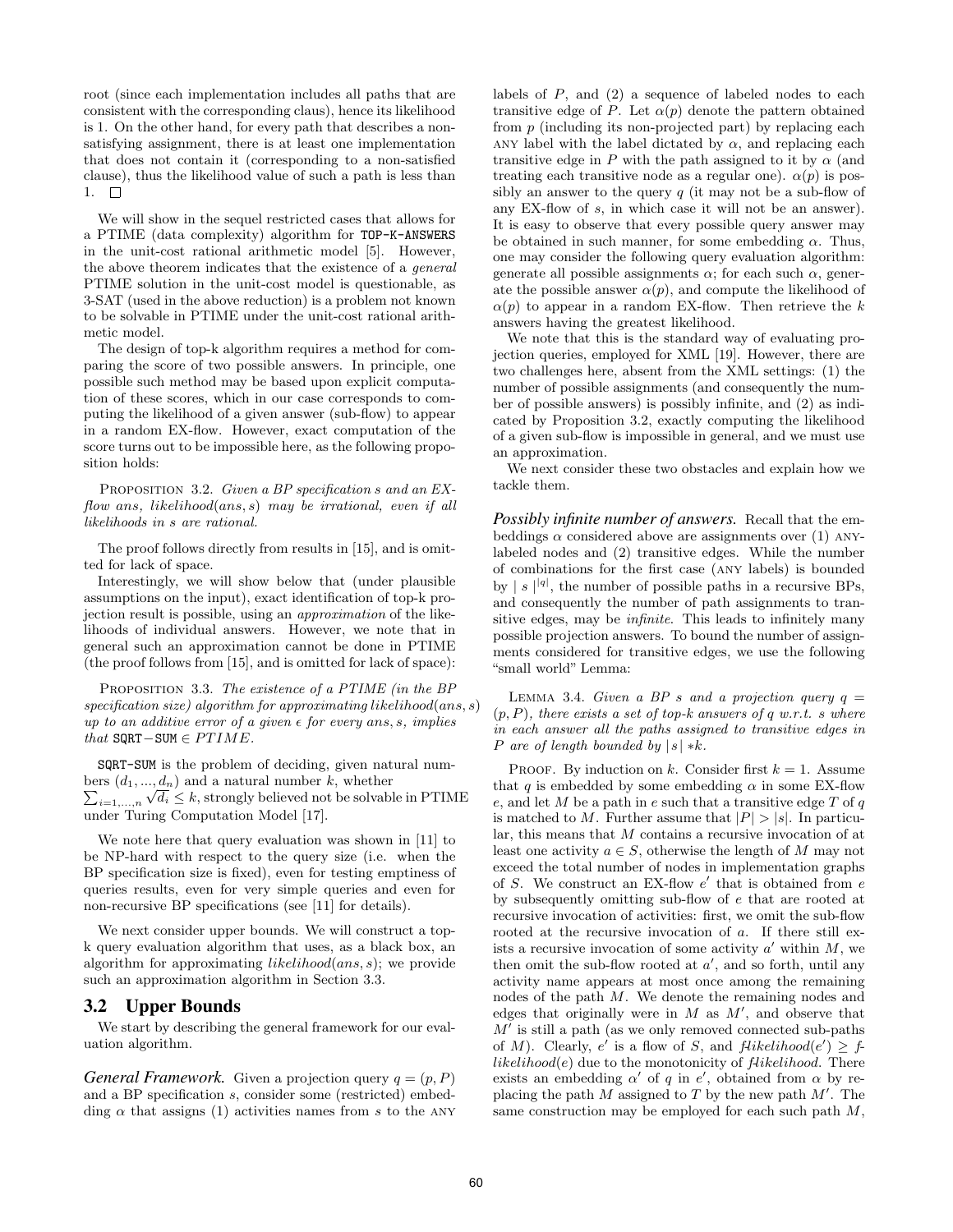and consequently we obtain the existence of a top-1 answer where each path assigned to *T* is of length bounded by  $|s|$ .

For  $k > 1$ , assume that there exists  $k - 1$  results with transitive edges mapped to paths of length bounded by *|s| ∗*  $(k-1)$ . Consider an embedding that assigns a path *M* of length greater than  $|s| * k$ . Then in particular, it contains more than *k* recursive invocations of compound activities. We may employ the same technique as above to shorten the path into a path *M′* that contains at most *k* such recursive invocations. *M'* does not appear as one of the  $k-1$  results as its length is greater than  $|s| * (k-1)$ , but it is better weighed than *M* due to the monotonicity of *f-likelihood*, and may thus be used as the  $k$ 'th-best result.  $\square$ 

Consequently, we can enumerate a set of EX-flows including all possible query answers.

*No exact computation for scores of individual answers.* As stated above (Proposition 3.2), in general there is no exact algorithm for computing the likelihood of a given answer. Still, under plausible assumptions on the input, we are able to perform exact evaluation of projection queries in such cases. We start by assuming the existence of some known  $\epsilon$  such that for every two answers  $\alpha, \alpha' \in q(s)$ , either  $likelihood(\alpha, q) = likelihood(\alpha', q)$ , or *| likelihood* $(\alpha, q)$  *−*  $likelihood(\alpha', q)$  |>  $\epsilon$ . In this case we say that the answers of *q* (w.r.t. *s*) have *separated likelihoods*, and refer to  $\epsilon$  as the *separation factor* of *q* with respect to *s*. We note that similar assumptions are made in the context of top-k query evaluation over probabilistic *relational* data [23]. We consider below the implications of withdrawing the assumption.

The following Lemma holds

Lemma 3.5. *For a BP s and a query q with separation factor*  $\epsilon$ *, a set of top-k answers according to approximated likelihood values, up to*  $\epsilon/2$  *precision, is also a set of top-k answers for to the exact likelihood values.*

We now have an algorithm for  $TOP-K-ANSWERS$ , in present of exact or approximated likelihood values for the possible answers: generate the (exponentially large) set of candidate answers based upon Lemma 3.4, then compute or approximate the likelihood of each such answer up to  $\epsilon/2$ , where  $\epsilon$ is the separation factor, and declare the top-k answers.

Formally, we define RANK-ANSWER as the problem of computing, given a BP specification *s*, a query *q* and a possible projection answer *α*, *likelihood*(*α, q, s*). APPROX-RANK-ANSWER is the problem of approximating this value up to, at most, a given additive error. Then, following common practice, let  $F^L$  be the class of problems solvable in time complexity *F*, when given an oracle solving a problem *L*. We obtain:

- Theorem 3.6. *1. If there exists an oracle for* RANK- $\texttt{ANSWER}, \text{ then } \texttt{TOP}-\texttt{K}-\texttt{ANSWERS} \subseteq \textit{EXPTIME}^{\texttt{RANK}-\texttt{ANSWER}}.$
- *2. If* separated likelihoods *are guaranteed with respect to the input BP and query, and there exists an algorithm for* APPROX-RANK-ANSWER*, then* TOP*−*K*−*ANSWERS *⊆ EXP T IME*APPROX*−*RANK*−*ANSWER *.*

Furthermore, we note that the exponential overhead w.r.t. the BP specification size in our top-k projection algorithm was only due to the large number of assignments to transitive edges, that had to be considered. For queries that do not project over such edges, it only remains to consider assignments to *Any*-labeled nodes; the number of such assignments is only exponential in the query size (and polynomial in the BP size). Consequently,

THEOREM 3.7. For queries that do not project over tran*sitive edges, Theorem 3.6 holds, with the EXPTIME complexity class replaced by PTIME with respect to the BP size (with exponential dependency over the query size).*

This will be useful when we provide, in the sequel, a PTIME algorithm for RANK-ANSWER; plugging-in this algorithm, we will obtain a case where TOP-K-ANSWERS can be solved in PTIME.

*Withdrawing the assumption.* Recall that we have assumed above that the projection results bear separate likelihoods, i.e. that we are given some bound on the separation inbetween answers. If this does not hold then we may easily adapt our algorithm to find the top-k results up to an error of  $\mu$ , for any given  $\mu$ . I.e, if  $\alpha$  is ranked by the algorithm above  $\alpha'$ , it is guaranteed that  $likelihood(\alpha, q)$  $likelihood(\alpha', q) - \mu$ .

To complete the picture, we next present algorithms for APPROX-RANK-ANSWER, and, where possible, for RANK-ANSWER.

#### 3.3 Ranking a Single Answer

We next show that an EXPTIME approximation for the likelihood of a given sub-flow (answer). We note here that, prior work cannot be directly employed for this task: while our technique is inspired by [19], more work is required to consider the possibly recursive nested-DAG structure that we have here; using the algorithm of [4] for MSO query evaluation would result in a non-elementary combined complexity.

Theorem 3.8. *We may solve* APPROX-RANK-ANSWER*, approximating the probability up to j bits of precision, in time exponential in the size of the BP specification, exponential in the size of the query, and linear in j.*

Combined with (part 2) of Theorem 3.6, we obtain:

Corollary 3.9. TOP-K-ANSWERS *may be solved in EXP-TIME (w.r.t. both the BP specification size and the query size), for: (1) non-recursive BP specifications, and (2) recursive BP specifications, when the query has separated likelihoods w.r.t. the specification.*

While proving Theorem 3.8, we in fact solve here a more general problem: we consider the approximation of the likelihood of *boolean queries*. A boolean query is simply an EX-pattern; we use  $likelihood^{b}(p, s)$  to denote the sum of all EX-flows of *s* in which there exists an embedding of *p*.

We present the approximation algorithm in two steps. We first consider a restricted case of non-recursive BP specifications, and show that an *exact* computation is possible here; then, we explain why the algorithm does not apply to the general case, and show the changes required to obtain an approximation algorithm for this setting.

*The non-recursive case.* Our algorithm is based on the following intuition. Recall that when a pattern *p* is embedded into an EX-flow *e*, parts of the pattern are matched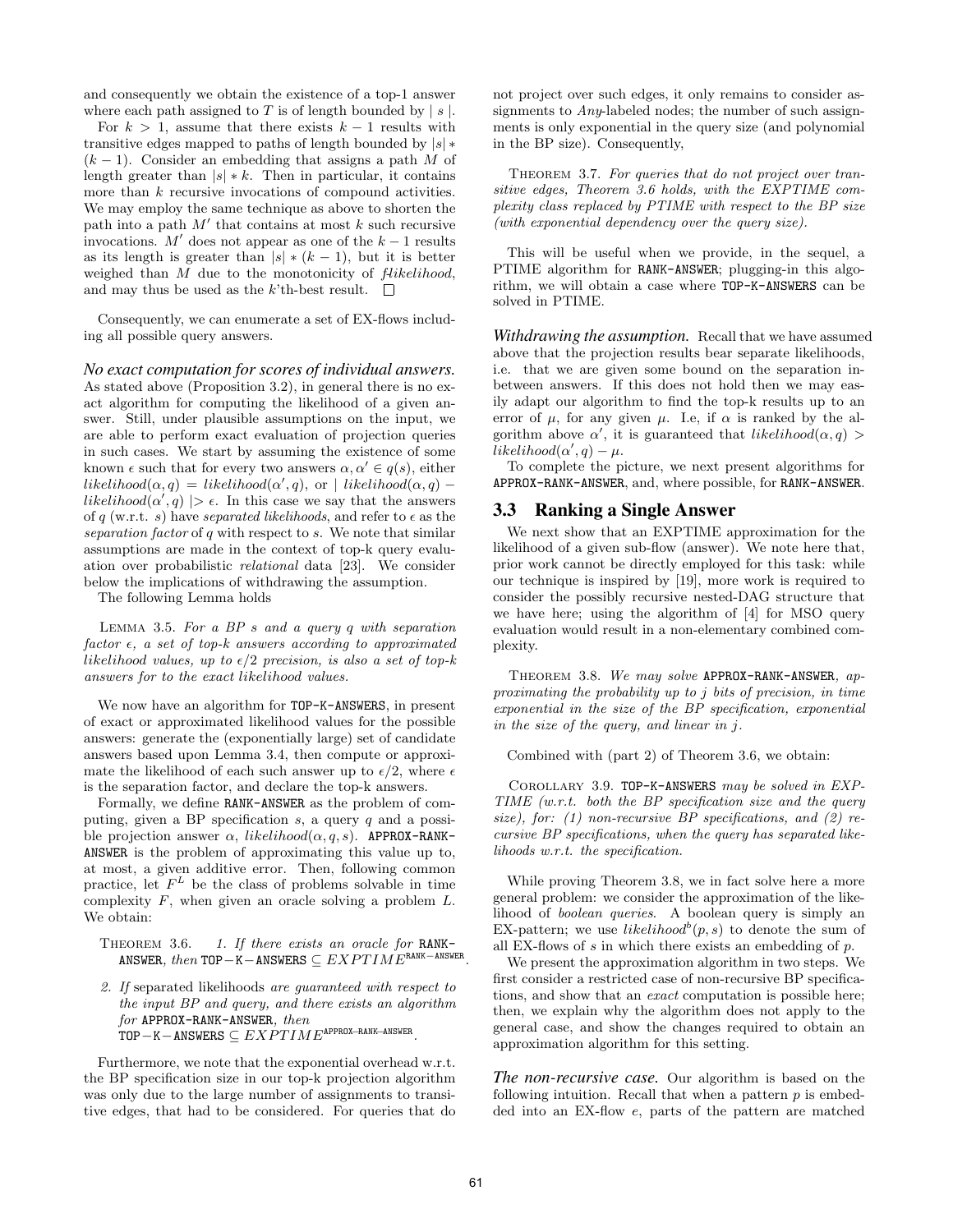to parts of the EX-flow. Our algorithm will compute the likelihood of the full answer (w.r.t. the given BP) as an arithmetic combination of the likelihoods of its parts (w.r.t. parts of the BP).

To that end, we denote by  $Parts(p)$  the set of all boolean (sub)queries obtained from an EX-pattern *p* by removing one or more nodes and edges, and all the conjunctions of such queries. The semantics of a conjunction is defined in a natural manner. Further recall that a query (EXpattern) may include *simple* and *transitive* activities, where implementations of simple (transitive) pattern activities are matched to *direct (possibly indirect) implementations* of the corresponding EX-flow activities. We extend, correspondingly, our definition of  $Parts(p)$ : each query *q* appears in it in two forms: as  $q^{direct}$  and as  $q^{indirect}$ . Finally, we have defined above  $likelihood^b(p)$  for the likelihood that an EX-flow starting from the BP *root* satisfies the EX-pattern *p*; we can define *likelihood<sup>b</sup>* (*q direct, a*) (resp. *likelihood<sup>b</sup>* (*q indirect, a*)) for the likelihood that a sub-flow starting from an implementation of  $a$  satisfies  $q$  (in)directly, by extending the definition of f*−*likelihood (Def. 2.5) to sub-flows rooted at any compound activity *a*.

Given a query *p* and a BP *s*, Algorithm EVAL-BOOL-QUERY computes *likelihood<sup>b</sup>* (*p*) via Dynamic Programming. Observe that the non-recursive nature of the BP specification induces a *partial order*  $>$ <sub>s</sub> over its compound activities, such that  $a_1 >_s a_2$  if  $a_2$  may appear in an EX-flow originating from *a*1. The algorithm first completes this partial order to a total one and processes the compound activities of *s*, in reversed order, from the most internal activities to the root activity. EVAL-BOOL-QUERY (gradually) fills in a table *T* of likelihoods whose rows and columns correspond to subqueries (direct and indirect) and compound activities, resp. For each compound activity *a* and for all direct (resp. indirect) queries  $q^{direct}$  ( $q^{indirect}$ ) in  $Parts(p)$ , the algorithm  $\text{computes } likelihood^b(q^{direct}, a) \ (likelihood^b(q^{indirect}, a)),$ using the likelihoods computed for the preceding activities. The indirect likelihoods are computed only as auxiliaries, as will be explained below.

Let  $\hat{p}$  denote the query pattern  $p$  with its root activity removed, and annotated as *indirect*, if *p*'s root activity is transitive, and otherwise as *direct*. Note that with the notations introduced above,  $likelihood^{b}(p) = likelihood^{b}(\hat{p}, r)$ , with *r* being the root activity of the BP *s*. At the last iteration of EVAL-BOOL-QUERY the root activity *r* is reached, and (among others) *likelihood*<sup>b</sup> $(\hat{p}, r)$  is computed. Then  $T[\hat{p}, r]$ , which contains this value, is returned.

We next explain the two functions responsible for the computation of likelihoods, namely ComputeDirectLikelihood and ComputeIndirectLikelihood.

*ComputeDirectLikelihood.* Given  $q^{direct} \in Parts(p)$  and a compound activity *a* of *s*, ComputeDirectLikelihood computes *likelihood*<sup>b</sup>( $q^{direct}, a$ ). Recall that  $q$  has a nested-DAG shape. The "upper level" of *q* refers to the outer most nodes and edges of *q*, reachable by paths that do not include implementation edges. A matching of *q direct* corresponds to (1) matching its upper level to some direct implementation of *a*, and then (2) matching the implementations of the compound activities nodes *N*1*, ..., N<sup>k</sup>* appearing in the upper level to implementations of the corresponding BP activities (a direct/indirect match for the simple/transitive compound activities).

Ignore for now the matching of the upper level, and con-

sider the compound activities nodes  $N_1, ..., N_k$ . We denote the sub-queries rooted at these nodes by  $q_1, ..., q_k$ . If  $N_i$  is *transitive, then q<sup>i</sup> appears in an "indirect" form, otherwise in a "direct" form*. We then consider the matching of all sub-queries, i.e.  $\bigwedge_{i=1,\ldots,k} q_i$ .

The following identity holds:

$$
likelihood^{b}(\bigwedge_{i=1,...,k}q_{i},a) =
$$
  

$$
1-likelihood^{b}(\bigvee_{i=1,...,k}\neg q_{i},a) \quad (1)
$$

We thus focus on computing  $likelihood^b(\bigvee_{i=1,\ldots,k} \neg q_i, a)$ . Using the principle of inclusion and exclusion, this term can be represented as sum of terms, all having the form *likelihood*<sup>*b*</sup>( $\bigwedge_{i \in J} \neg q_i$ , *a*) for some subsets *J* of  $\{1, ..., n\}$ . Note that the exponential blow-up here is only in the size of the query, and not in that of the BP specification.

Now, re-consider the possible embeddings of the query upper level, denoted *embs*(*q, imp*) for each implementation *imp* of *a*. Each such conjunction must hold (1) in the chosen implementation of *a* and (2) for *all* embeddings of the query within the chosen implementation. As we require that for all embeddings, all nodes are *not* matched, we may simply consider a single set of specification nodes, that contain all nodes that participated in any embedding. Moreover, the fulfillment of the negated expression is independent inbetween nodes. Thus we conclude (recall that for a node *n* of a BP specification,  $\lambda(n)$  is the activity name labeling *n*):

$$
likelihood^{b}(\bigwedge_{i \in J} \neg q_{i}, a) = \sum_{imp \in \tau(a)} c\text{-likelihood } (imp)*
$$

$$
\prod_{n \in emb \in emb(q, imp)} likelihood^{b}(\bigwedge_{i \in J} \neg q_{i}, \lambda(n)) \quad (2)
$$

Note that now each of the expressions *likelihood*<sup>b</sup>( $\bigwedge_{i \in J} \neg q_i, \lambda(n)$ ) satisfies  $\lambda(n) \leq_s a$ , as all of these nodes appeared in implementations of *a*. However,  $\bigwedge_{i \in J} \neg q_i$  does not belong to  $Parts(q)$ , so they do not appear in *T*. We thus apply the following manipulation over it. First, we apply negation:

$$
likelihood^{b}(\bigwedge_{i \in J} \neg q_{i}, \lambda(n)) =
$$
  

$$
1 - likelihood^{b}(\bigvee_{i \in J} q_{i}, \lambda(n))) \quad (3)
$$
  

$$
1 - likelihood^{b}(\bigvee_{i \in J} q_{i}, \lambda(n)))
$$

Now we apply again the principle of inclusion and exclusion over  $\bigvee_{i \in J} q_i$  (again, only dependent on the query size) and obtain expressions of the form  $likelihood^{b}(\bigwedge_{i \in J'} q_i, \lambda(n))$ . The expressions of the sort  $\bigwedge_{i \in J'} q_i$  are conjunctions of subqueries, hence belong to  $Parts(p)$ , and thus the required likelihood values already appear in the Dynamic Programming table *T* and can be used.

*ComputeIndirectLikelihood.* The computation here is similar, but slightly more complicated due to the possibly indirect matches. Recall that when embedding a query indirectly, query parts may be matched to different levels of the implementation nesting. Thus, instead of dividing the query simply by its compound nodes, we define the notion of *query splits.*  $\{q_1, ..., q_m\}$  is a split of  $q^{indirect}$  if each  $q_i$  is a subgraph of *q indirect*, and every node or edge of *q indirect* appear in exactly one of the *qi*'s. We denote the set of all splits of *q indirect* by *splits*(*q indirect* ), and consider the likelihood of ∨ *sp∈splits*(*q indirect*) ∧ *qi∈sp qi*.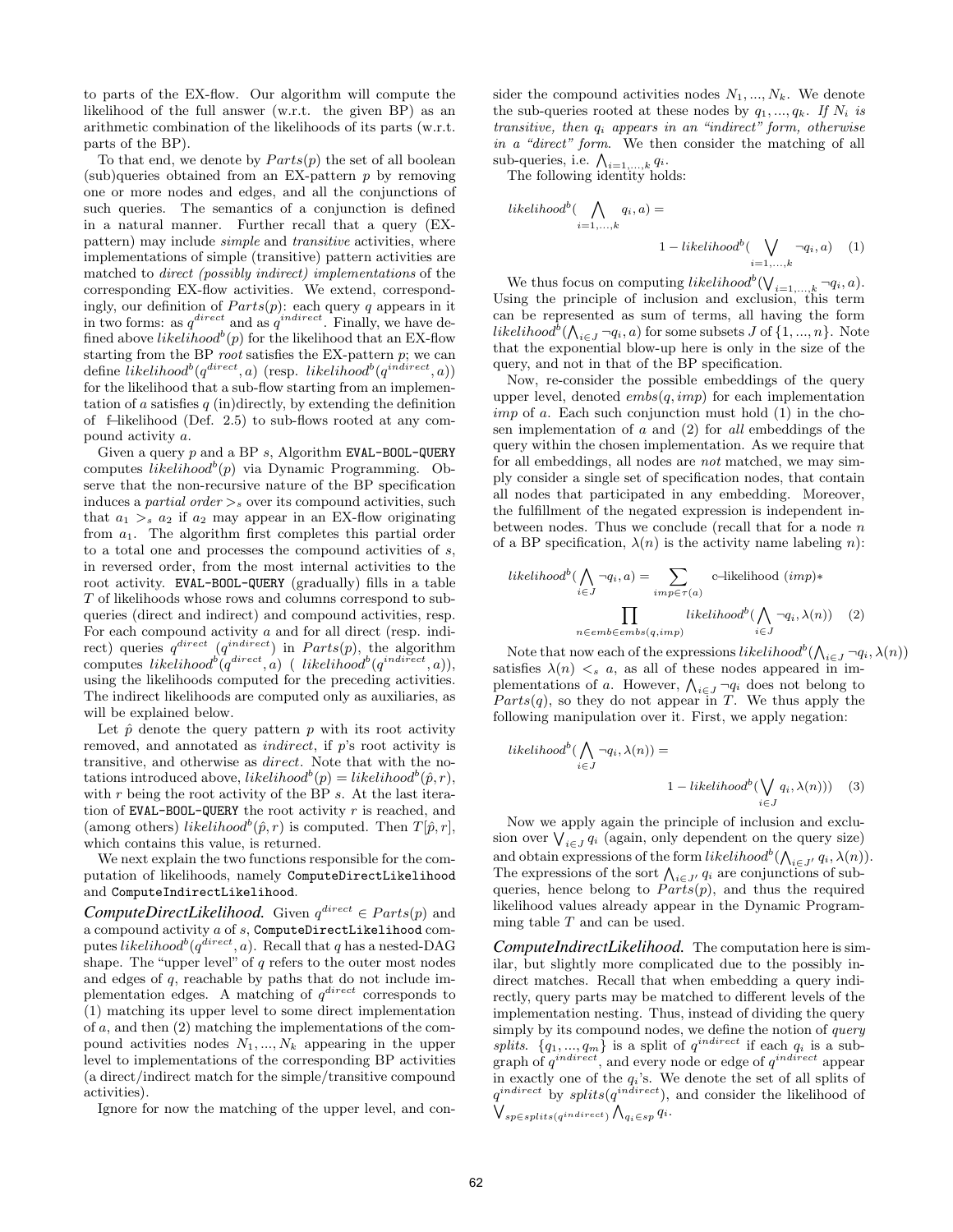By applying the principle of inclusion and exclusion, we obtain expressions of the form  $\bigwedge_{sp \in SP} \bigwedge_{q_i \in sp} q_i$  for some subsets *SP* of *splits*. (Note that the number of splits is, once again, only a function of the query size). We can now unite the two ∧ expressions and obtain  $\bigwedge_{q_i \in sp'} q_i$  for some *sp'*. From this point on the computation proceeds exactly as for ComputeDirectLikelihood (with the only difference being that the  $q_i$ 's are now not necessarily partial flows rooted at compound activities).

*Complexity.* The number of arithmetic operations performed by the algorithm is polynomial in the BP size, with the exponent depending on the query size. The number of bits of the computed likelihood values may become, however, exponential in the size of *s*. However, if we have a unit-cost RAM model with exact rational arithmetic (i.e., algebraic operations on arbitrary rationals can be done in unit time) [5], we do not have to worry about the size of the numbers. Consequently,

Theorem 3.10. *For non-recursive BP specifications,* RANK-ANSWER *is in EXPTIME (combined complexity) under Turing computation model and in PTIME (data complexity, with exponential dependency on the query size) with unitcost exact rational arithmetic.*

Combined with Theorem 3.7 and part 1 of Theorem 3.6, we obtain:

Corollary 3.11. *For non-recursive BP specifications, and queries that do not project over transitive edges,* TOP-K-ANSWERS *may be solved in P T IME (data complexity, with exponential dependency on the query size) with unit-cost rational arithmetic.*

*The recursive case.* To see that the previous algorithm EVAL-BOOL-QUERY cannot be directly applied over recursive BPs, observe that it assumed a *total order* over the BP activity names. Likelihood of queries with respect to a given activity *a* were computed out of previously computed likelihoods for "smaller" activities (according to the assumed order). Such order does not exist for recursive BPs. Thus, instead of using simple arithmetic, our refined algorithm generates an equations set whose solution corresponds to the query likelihood. We explain this in more details next.

*Refined Algorithm.* Given a BP specification *s* and an EXpattern *p*, recall that EVAL-BOOL-QUERY gradually computed likelihoods for each [sub-query  $q \in Parts(p)$ , activity name *a*]. We create a variable *Xq,a*, whose value will reflect *likelihood*<sup>*b*</sup> $(q, a)$ , for each such pair  $[q, a]$ . We then choose some *arbitrary* order over the BP activities, and using this order, we follow the computation of EVAL-BOOL-QUERY, attempting to gradually compute likelihood values. However, in contrast to the non-recursive case, the computation of likelihood for some  $[q, a]$  (i.e. computation of value for  $X_{q,a}$ ) may require some value  $likelihood^{b}(q', a')$  that was not computed yet (possibly  $[q', a']$  is  $[q, a]$  itself). To account for that, we create an equation with  $X_{q,a}$  on its left-hand side. The right-hand side will contain an arithmetic expression similar to that obtained in the non-recursive case, but with *likelihood*<sup>*b*</sup>( $q'$ ,  $a'$ ) replaced by  $X_{q',a'}$ , and so on. For each pair [*q, a*], this process results in a single equation; repeating the computation for all pairs of activities names and sub-queries, the result is a set of polynomial equations.

We denote the obtained equations system by *ES*[*p*] and show the following proposition.

Proposition 3.12. *The solution of ES*[*p*]*, with all variables in* [0,1], restricted to  $X_{p,r}$  (*r is the root activity of <i>s*), *is exactly likelihood<sup>b</sup>* (*p, s*)*. If more than one such solutions exist, we use the Least Fixed Point (LFP) solution.*

PROOF. To prove the proposition we need to show that a Least Fixed Point (LFP) solution exists and captures the correct likelihood values.

We first note that [15] also uses a set of equations to describe the termination probability of Recursive Markov Chains. An important property of the equations in [15] is that all the coefficients in the equations are positive. The consequent monotonicity of the polynomials is then used to prove the existence of an LFP.

In contrast, in our case, the equations may have negative coefficients (due to the use of the inclusion-exclusion principle). Thus, the proof of [15] cannot be directly applied here. Nevertheless, the system is "piece-wise" monotone, in the following sense: consider a "part-of" partial order over the sub queries *q* of *p* (including *p* itself). For each such *q* and an activity *a*, the computation of *likelihood*<sup>*b*</sup>(*q, a*) uses either likelihood values computed for queries that are "smaller" than *q*, or values of the form *likelihood*<sup>*b*</sup>(*q, b*) for some activity  $b$  (possibly  $b = a$ ). We thus solve the equations for  $likelihood^{b}(q, a)$  in an increasing order of such  $q$  (and for all compound activities *a*). Now, terms in the polynomial that correspond to queries smaller than *q* may be simply replaced by constants (computed in previous iterations). After substitution, the formula contains only variables for some *likelihood*<sup>*b*</sup> $(q, b)$ . It follows from the construction that these variables appear with positive coefficients. The least fixed point solution for the system may thus be computed in a bottom-up fashion (dictated by the order over query parts) using in each step the Algorithm of [15]; this least fixed point solution constitutes the correct probabilities.

#### $\Box$

We can further show that the following Lemma holds.

Lemma 3.13. *Given an equations system ES*[*p*] *as above, its LFP solution may be approximated up to j bits of precision, in time exponential in the number of variables in ES*[*p*] *and linear in j.*

The proof follows that of Thm. 4.2 in [15] that uses the existential theory of reals [7] to approximate the LFP solution of an equations set. Combined with Proposition 3.12, this allows for an EXPTIME approximation algorithm (under both Turing computational model and the unit-cost RAM model with exact rational arithmetic), and concludes the Proof of Theorem 3.8.

# 4. DEPENDENCIES

Throughout the paper we assumed full independence between c*−*likelihood values of choices dictating the EX-flow. In practice, user choices (variables values) are often correlated. We next introduce dependencies between implementation choices, and revisit query evaluation for this settings.

We start by recalling the definition of [13] for boundedhistory c*−*likelihood functions. To introduce dependency,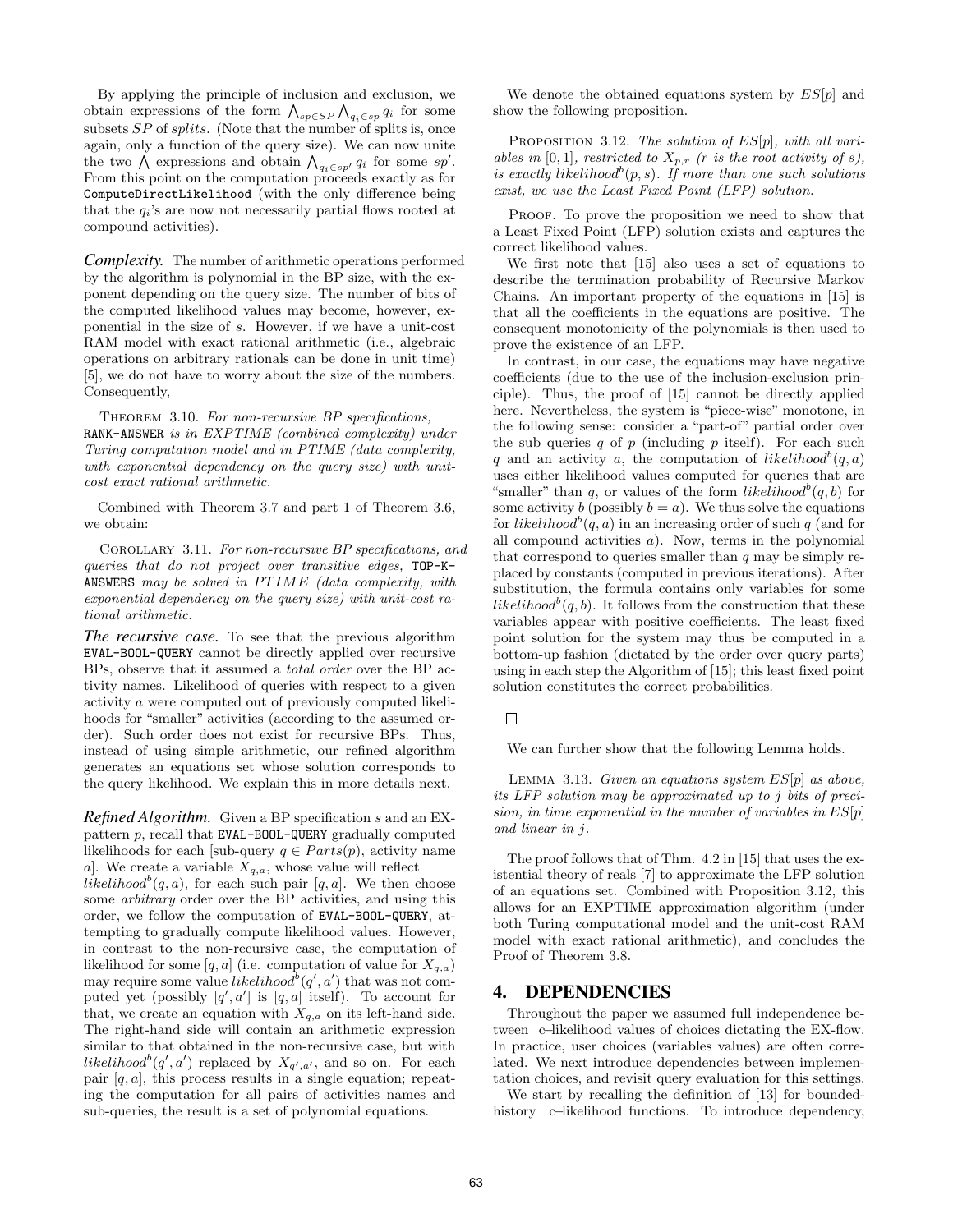we first extend the definition of c*−*likelihood to consider not only a given guarding formula, but also a partial EXflow *e'* representing the *history* that had occurred before the formula was evaluated. Namely, c*−*likelihood is now a function of both *e ′* and *f*, where *e ′* is a partial EX-flow and *f* is a guarding formula for some implementation of the activity that is next to be expanded in *e ′* . For clarity of presentation, we assume a total order on the expansions order (but our results stay intact even if this is not the case).

We can now define *bounded-history* c*−*likelihood functions. Recall that we assumed that given an EX-flow *e*, the expansion sequence leading to *e* is well defined. The last choice preceding (the expansion of) a node *n* in this sequence, denoted  $PrevChoice(e, n)$ , is the guarding formula of the implementation selected for the last compound activity node  $\hat{n}$  in this sequence that preceded  $n$  (in the above defined sense). Similarly,  $PrevChoice<sup>2</sup>(e, n)$  are the last two preceding choices, and more generally  $PrevChoice<sup>i</sup>(e, n)$  is a *vector* consisting of the *i* last preceding choices. We are now ready to define bounded-history c*−*likelihood functions.

DEFINITION 4.1. *We say that a c−likelihood function*  $\delta$  *is bounded-history, with history bound b, if for every activity name a, every guarding formula f of a, and every two pairs*  $of$  *[EX-flow,next-to-be-expanded-node]*  $[e, n]$ *,*  $[e', n']$  *where*  $\lambda(n) =$  $\lambda(n') = a$  *and*  $PrevChoice^b(e, n) = PrevChoice^b(e', n'),$  *it holds that c*−*likelihood*  $(e, f) = c$ −*likelihood*  $(e', f)$ *.* 

Such bounded-history dependencies are common in practice, and moreover studies on the behavior of typical Web applications indicate the history size to be in practice relatively small (approximately 4) [22]. When no such bound exists, even the problem of testing, for a given EX-pattern *p* and a BP *s*, the existence of an EX-flow of *s* with likelihood *>* 0, to which *p* may be embedded becomes undecidable (proof by reduction from the halting problem, see [13]).

For bounded-history c*−*likelihood functions, we may show that one cannot hope to obtain an algorithm whose complexity is polynomial in the history-bound *b*, as the following theorem holds:

THEOREM 4.2. *Given a BP specification with a boundedmemory c−likelihood function,* TOP-K-ANSWERS *is ♯P-hard w.r.t. the history size, even for non-recursive BP specifications and queries that do not project out transitive edges.*

The proof (adapted from [13]) is by reduction from 3- SAT, showing that testing for the existence of a flow with likelihood *>* 0 that matches a given EX-pattern is NP-hard in *b*.

We next show that all our upper bounds extend to the setting of bounded-memory c*−*likelihood functions with boundedhistory, property. The complexity now is also dependent on the history bound

THEOREM 4.3. All of our above algorithms may be ex*tended to consider BPs with bounded-history c−likelihood function, with an overhead that is (double-)exponential in the history size b for algorithms of PTIME (EXPTIME) data complexity.*

PROOF. We describe Algorithm COMPILE-HISTORY-INDEPENDENT PROOF SKETCH. Note that every implementation of  $a' =$ that, given a probabilistic BP specification *s* with activities *a*1*, . . . , a<sup>n</sup>* and a bounded-history c*−*likelihood function, generates a new probabilistic BP specification *s ′* with historyindependent c*−*likelihood function, and a renaming function

*π* mapping activities names in *s ′* to activities names in *s* such that the EX-flows of *s* and *s ′* are the same up to applying *π*, and bear the same f*−*likelihood value. We then explain how to apply each of the algorithms depicted in the previous section over *s ′* .

COMPILE-HISTORY-INDEPENDENT*.* The algorithm constructs a BP *s ′* as follows:

- *•* Activities Names. The activities names in *s ′* are tuples of the form  $(a, pre = [pre_1^1, \ldots, pre_n^1, \ldots, pre_1^m, \ldots, pre_n^m],$  $post = [post_1^1, \ldots, post_n^1, \ldots, post_1^m \ldots post_n^m]$  where *a* is an activity name,  $pre_j^i$  denotes a formula guarding the implementation chosen for  $a_i$  in its previous  $j$  expansions, prior to expanding  $a$ , and  $post_j^i$  denotes a formula guaranteed to guard the implementation chosen for  $a_i$  in its next *j* expansions. We use  $pre_j^i = \perp$ if *a<sup>i</sup>* was not expanded *j* steps before the flow reaches *a*, and  $post_j^i = \perp$  if  $a_i$  will not be expanded *j* times before the execution of *a* terminates.
- Guarding Formulas and Likelihood Function. Let  $f_1, ..., f_l$ be the guarding formulas appearing in *s*, then guarding formulas in *s ′* are of the form (*fi, pre*) where *pre* is a vector of formulas of size *b*. The c*−*likelihood function is defined as c*−*likelihood (*fi, pre*) = c*−*likelihood  $(f_{pre}, f_i)$  where  $f_{pre}$  is some arbitrary partial EX-flow of *s* for which the next node to be expanded is guarded by *fi*, and in which the last implementation were guarded by the sequence of formulas in *pre* (This is uniquely defined, due to the history bound of size *b*).
- *•* Implementation Function. Next we construct the implementations of (*a, pre, post*) in *s ′* . For each implementation  $F_i$  of *a* in *s* (guarded by  $f_i$ ), we create a set of new implementations, all guarded by *fi*. Each implementation is obtained by annotating each activity  $b$  in  $F_i$  with vectors of pre and post conditions. The construction is as follows: (a) if *r* is the root of an implementation  $F_i$  of  $(a, pre_a, post_a)$  guarded by  $f_i$  (note that many such activity names are created for any activity name *a*, differing in their pre- and post-condition vectors), then the pre-condition of *r* is obtained from  $pre_a$ , shifted by one step, recording  $F_i$  (and possibly deleting some formula from the vector, if reached the bound), (b) if there exists an edge from some node *n* to some node  $n'$  in  $F_i$ , the post-condition annotating  $n$ complies with the pre-condition annotating *n ′* , and (c) if  $e$  is the end node of  $F_i$ , the post-condition annotating it complies with *posta*.
- Renaming Function. We define  $\pi(a, pre, post) = a$  for each activity name (*a, pre, post*).

Lemma 4.4. *Given an EX-flow e and a renaming function*  $\pi$ *, let*  $\Pi(e)$  *be the EX-flow obtained from e by replacing each activity name a with* Π(*a*)*. For every EX-flow*  $e \in flows(s)$  *if and only if*  $\Pi(e) \in flows(s')$ *; additionally, f−likelihood* (*e, s*) = *f−likelihood* (Π(*e*)*, s′* )

(*a, pre, post*) in *s ′* was obtained from an implementation of *a* in *s* by replacing all activity names *b* in this implementation by some activity names *b, pre′ , post′* . Thus, by applying *π* over all activities in the corresponding implementation of